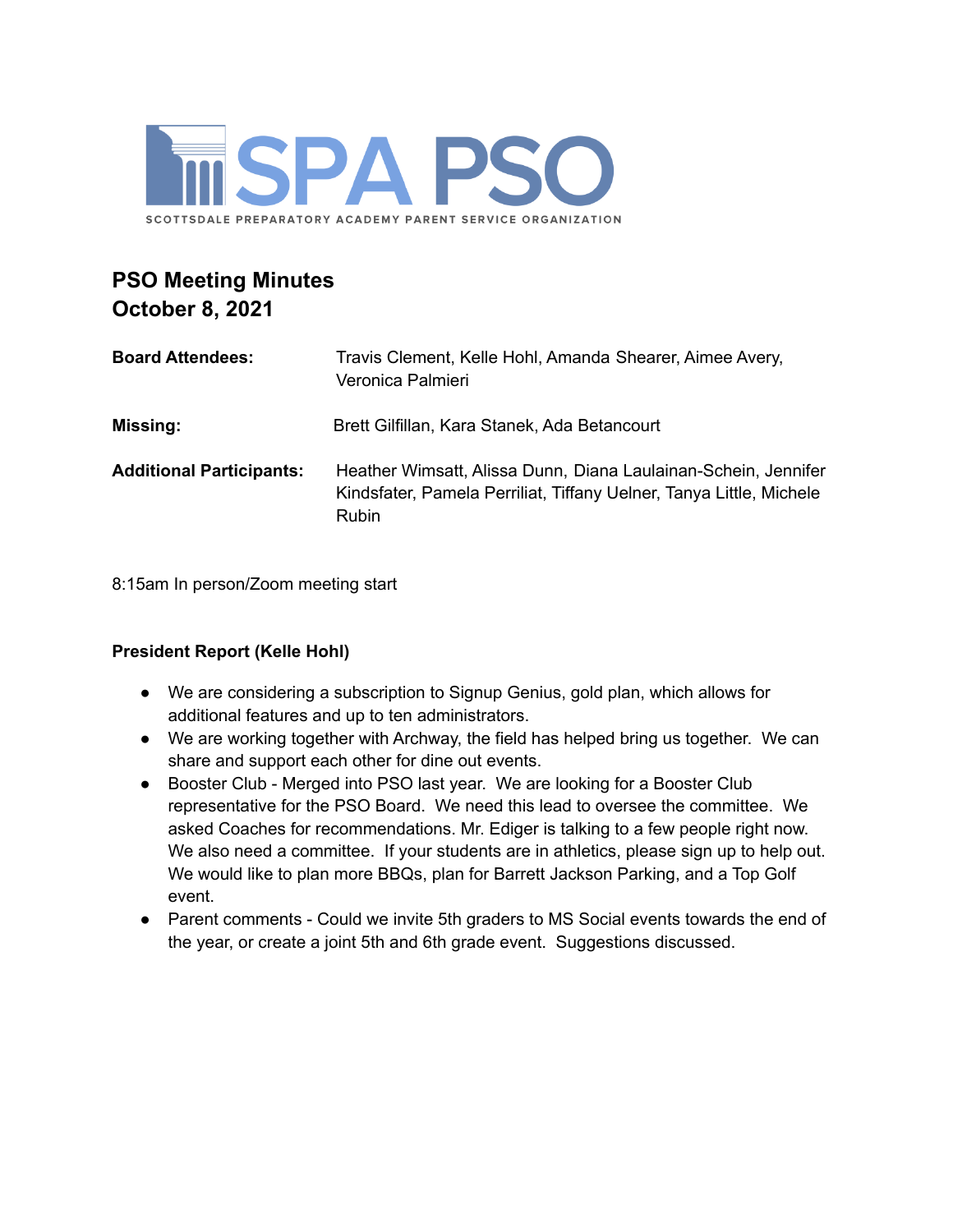### **Headmaster (by Travis Clement)**

- Parent teacher conferences are coming up the week after Fall break.
- We have a signup genius in the weekly update for traffic if parents can help relieve duties during conference week and also help with traffic quarter 2 that would help out a lot.

### **Treasurer (Amanda Shearer)**

- We are moving the bulk of the Accounting to Great Hearts.
- All programs are doing really well. The BBQ did really well. The Used uniforms program is doing well. We will be selling used uniforms again the week of parent teacher conferences

## **VP of Passive Fundraising (Message from Ada Betancourt)**

- We returned both drink machines and ordered a new drink machine. There are shipping delays. It will hopefully arrive in 2-3 weeks
- Thank you to all families for continuing support of the lunch program.
- Parent Comments It is taking a long time to pick up lunch some days. The pick up areas are crowded. Could we put condiment trays and napkins on a separate table to help move along faster.
	- $\circ$  (Kelle Hohl) We will mention everything to Ada. The beginning of the year is always a learning curve for vendors, volunteers and parents. This will run smoother as time goes on
- Please contact Ada if you have any questions or concerns.

## **VP of Communication (Aimee Avery)**

- Added a new section to our website, PSO News. It will list all things that are happening soon.
- All information can be found on our website lunch program, shoppers program, dine out and social events, snowstorm, and contact information.
- Snowstorm will be November 15th through December 9th this year. We are looking for help to decorate. There is a meeting next week to get approval of the timeline.

#### **Additional Committee Reports**